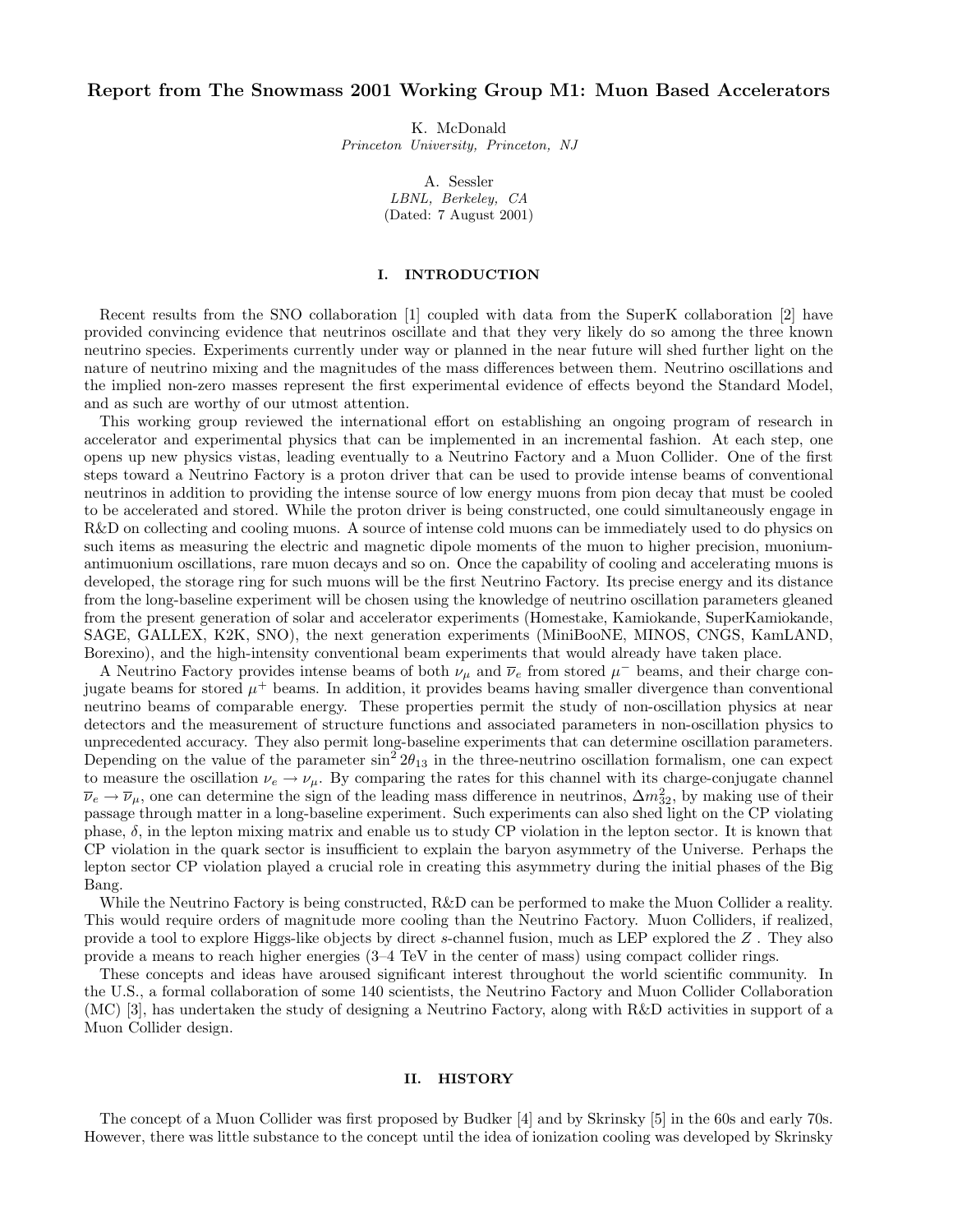and Parkhomchuk [6]. The ionization cooling approach was expanded by Neuffer [7] and then by Palmer [8], whose work led to the formation of the Neutrino Factory and Muon Collider Collaboration (MC) [3] in 1995 [29].

The concept of a neutrino source based on a pion storage ring was originally considered by Koshkarev [12]. However, the intensity of the muons created within the ring from pion decay was too low to provide a useful neutrino source. The physics potential of neutrino beams produced by muon storage rings was investigated by Geer in 1997 at a Fermilab workshop [13, 14], where it became evident that the neutrino beams produced by muon storage rings needed for the Muon Collider were exciting on their own merit. The Neutrino Factory concept quickly captured the imagination of the particle physics community, driven in large part by the exciting atmospheric neutrino deficit results from the SuperKamiokande experiment.

As a result, the MC realized that a Neutrino Factory could be an important first step toward a Muon Collider and the physics that could be addressed by a Neutrino Factory was important to pursue. With this in mind, the MC shifted its primary emphasis toward the issues relevant to a Neutrino Factory. There is also considerable international activity on Neutrino Factories, with international conferences held at Lyon in 1999 [15], Monterey in 2000 [16], Tsukuba in 2001 [17], another planned for London in 2002, and one planned in the U.S. in 2003.

In the fall of 1999, Fermilab undertook a Feasibility Study ("Study-I") of an entry-level Neutrino Factory [18]. One of the aims of Study-I was to determine whether the Fermilab accelerator complex could be made to evolve into a Neutrino Factory. Study-I answered this question affirmatively. Simultaneously, Fermilab launched a study of the physics that might be addressed by such a facility [19]. More recently, Fermilab initiated a study to compare the physics reach of a Neutrino Factory with that of conventional neutrino beams [20] powered by a high intensity proton driver, which are referred to as "superbeams". The aim was to compare the physics reach of superbeams with that of a realistic Neutrino Factory. It was determined that a steady and diverse stream of physics will result along this evolutionary path, i.e., that a superbeam addresses fundamental neutrino physics beyond that available using a conventional beam, and that a Neutrino Factory can go even further.

More recently, BNL organized a follow-up study ("Study-II") on a high-performance Neutrino Factory sited at BNL. Study-II was recently completed [21]. An important goal of Study-II was to evaluate whether BNL was a suitable site for a Neutrino Factory; that question was answered affirmatively. Figure 1 shows a comparison of the performance of the neutrino factory designs in Study I and Study II [19]. Both Study-I and Study-II were carried out jointly with the MC [3], which has over 140 members from many institutions in the U.S. and abroad.

Complementing the Feasibility Studies, the MC carries on an experimental and theoretical R&D program, including work on targetry, cooling, rf hardware (both normal conducting and superconducting), high-field solenoids, LH<sup>2</sup> absorber design, theory, simulations, parameter studies, and emittance exchange [23].

### III. FEASIBILITY STUDIES

Our present understanding of the design of a Neutrino Factory and results for its simulated performance are summarized here. Specific details can be found in the Study-II report [21]. A schematic layout is shown in Fig.2.

As noted, one aim of Study-I was to assess the extent to which the Fermilab accelerator complex could evolve into a Neutrino Factory. Study-I showed that such an evolution was clearly possible. The performance reached in Study-I, characterized in terms of the number of muon decays aimed at a detector located 3000 km away from the muon storage ring, was  $N = 2 \times 10^{19}$  decays per "Snowmass year" (10<sup>7</sup> s) per MW of protons on target.

Likewise, an important goal of Study-II was to evaluate whether BNL was a suitable site for a Neutrino Factory. Study-II answered that question affirmatively. A second goal of Study-II was to examine various site-independent means of enhancing the performance of a Neutrino Factory. Based on the improvements in Study-II, the number of muons delivered to the storage ring per Snowmass year from a 1-MW proton driver would be:

$$
\mu/\text{year} = 10^{14} \text{ ppp} \times 2.5 \text{ Hz} \times 10^7 \text{ s/year} \times 0.17 \mu/\text{p} \times 0.81
$$

$$
= 3.4 \times 10^{20}
$$

where the last factor  $(0.81)$  is the estimated efficiency of the acceleration system. For the case of an upgraded 4 MW proton driver, the muon production would increase to  $1.4 \times 10^{21}$   $\mu$  /year. (R&D to develop a target capable of handling this beam power would be needed.)

The number of muons decaying in the production straight section per Snowmass year would be 35% of this number, or  $1.2 \times 10^{20}$  decays for a 1 MW proton driver  $(4.8 \times 10^{20}$  decays for a 4 MW proton driver; *i.e.* 24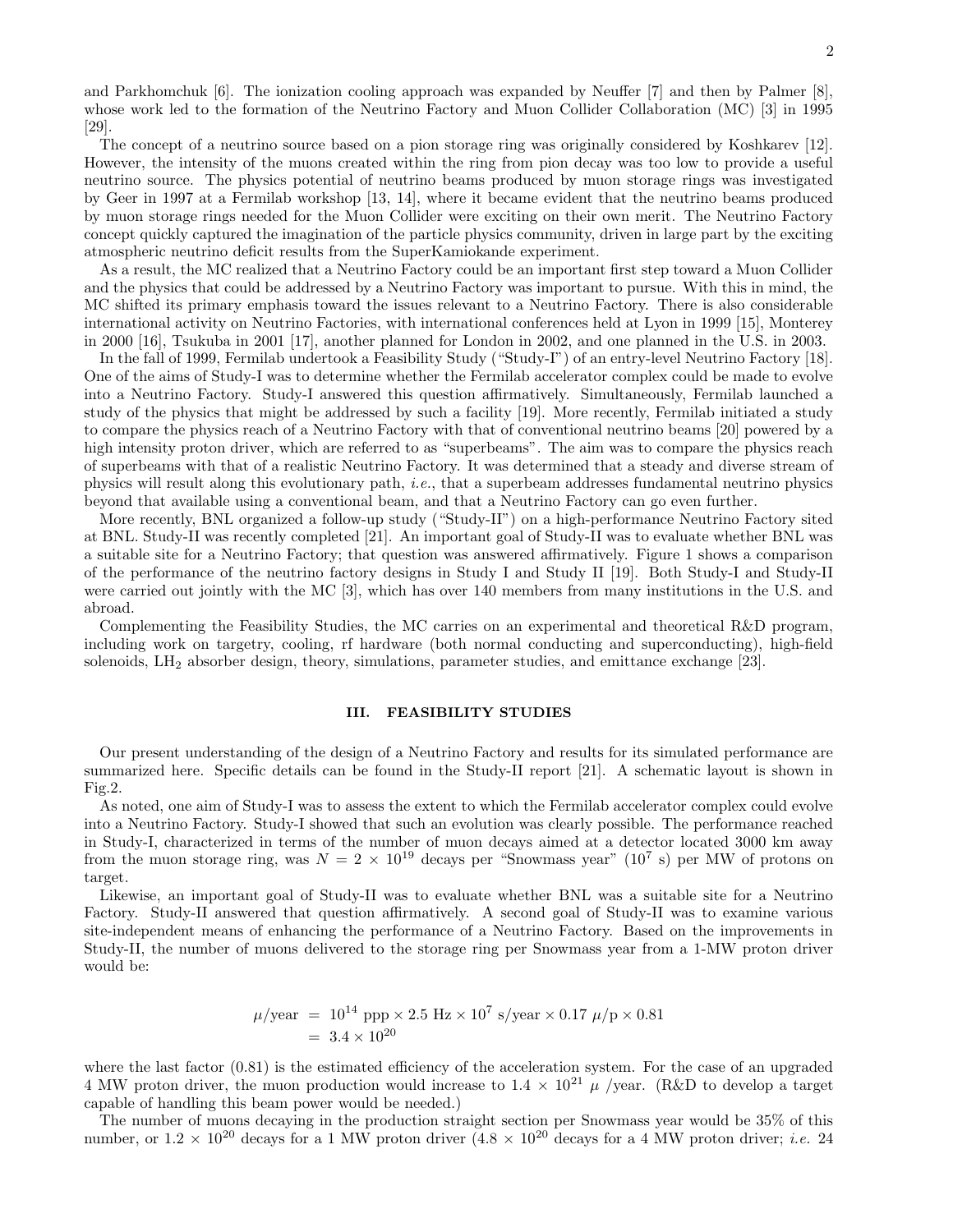

FIG. 1: Muon decays in a straight section per  $10^7$  s vs. muon energy, with fluxes required for different physics searches assuming a 50 kT detector. Simulated performance of the two studies is indicated.

times the Study-I yield). Though these neutrinos are potentially available for experiments, in the current storage ring design the angular divergence at both ends of the production straight section is higher than desirable for the physics program. This can be improved in a straightforward manner and we are confident that storage ring designs allowing 30–40% of useful muon decays are feasible.

Both Study-I and -II are site specific in that each has a few site-dependent aspects; otherwise, they are generic. In particular, Study-II uses BNL site-specific proton driver specifications corresponding to an upgrade of the 24-GeV AGS complex and a BNL-specific layout of the storage ring, which is housed in an above-ground berm to avoid penetrating the local water table. Study-I uses a new Fermilab booster to achieve its beam intensities and an underground storage ring. The primary substantive difference between the two studies is that Study-II is aimed at a lower muon energy (20 GeV), but higher intensity (for physics reach). Taking the two Feasibility Studies together, we conclude that a high-performance Neutrino Factory could easily be sited at either BNL or Fermilab.

It is worthwhile noting that a  $\mu^+$  storage ring with an average neutrino energy of 15 GeV and  $2 \times 10^{20}$  useful muon decays will yield (in the absence of oscillations)  $\approx 30,000$  charged-current events in the  $\nu_e$  channel per kiloton-year in a detector located 732 km away. In comparison, a 1.6 MW superbeam [20] from the Fermilab Main Injector with an average neutrino energy of 15 GeV will yield ≈13,000  $\nu_{\mu}$  charged-current events per kiloton-year. However, a superbeam has a significant  $\nu_e$  contamination, which will be the major background in  $\nu_\mu \to \nu_e$  appearance searches. In addition, there is a significant background in the detector from  $\pi^0$ s that are produced by  $\nu_\mu$ s being mis-identified as electrons. It is thus much easier to detect the oscillation  $\nu_e \to \nu_\mu$  from muon storage rings than the oscillation  $\nu_{\mu} \rightarrow \nu_{e}$  from conventional beams, and the experimental systematics are far better.

### IV. NEUTRINO FACTORY DESCRIPTION

The muons that are used result from decays of pions produced when an intense proton beam bombards a highpower production target. The target and downstream transport channel are surrounded by superconducting solenoids to contain the pions and muons, which are produced with a larger spread of transverse and longitudinal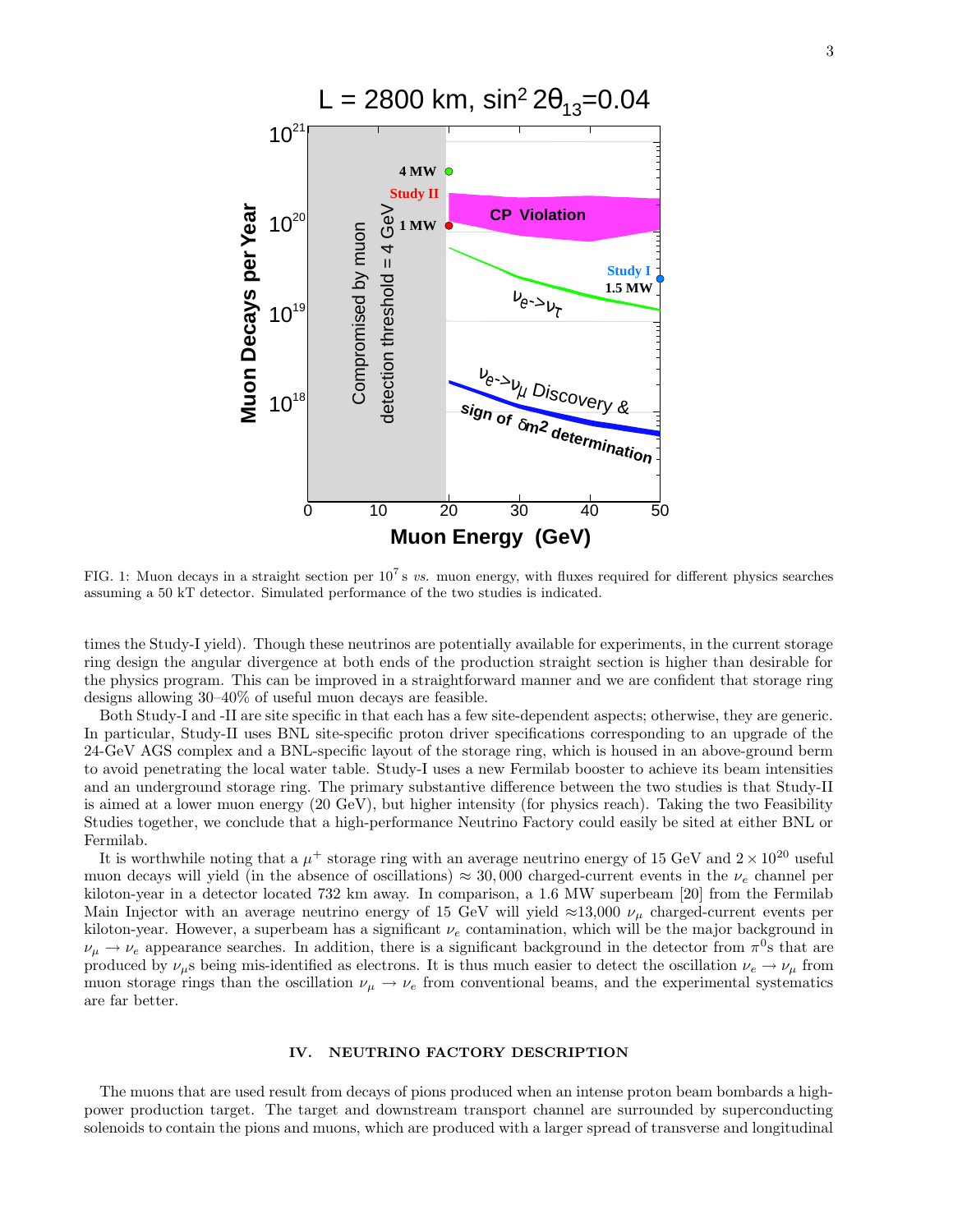![](_page_3_Figure_0.jpeg)

FIG. 2: Schematic of the Neutrino Factory-Study II version.

momenta than can be conveniently transported through an acceleration system. To prepare a beam suitable for subsequent acceleration, one first performs a phase rotation, during which the initial large energy spread and small time spread are interchanged using induction linacs. Next, to reduce the transverse momentum spread, the resulting long bunch, with an average momentum of about  $250 \text{ MeV}/c$ , is bunched into a  $201.25\text{-}MHz$ bunch train and sent through an ionization cooling channel consisting of LH<sup>2</sup> energy absorbers interspersed with rf cavities to replenish the energy lost in the absorbers. The resulting beam is then accelerated to its final energy using a superconducting linac to make the beam relativistic, followed by one or more recirculating linear accelerators (RLAs). Finally, the muons are stored in a racetrack-shaped ring with one long straight section aimed at a detector located at a distance of roughly 3000 km.

A list of the main ingredients of a Neutrino Factory is given below. Details of the design described here are based on the specific scenario of sending a neutrino beam from Brookhaven to a detector in Carlsbad, New Mexico. More generally, however, the design exemplifies a Neutrino Factory for which the two Feasibility Studies demonstrated technical feasibility (provided the challenging component specifications are met), established a cost baseline, and established the expected range of physics performance.

- Proton Driver: Provides 1–4 MW of protons on target from an upgraded AGS (Fig. 3); a new booster at Fermilab [24] (Fig. 4) would perform equivalently.
- Target and Capture: A high-power target immersed in a 20-T superconducting solenoidal field to capture pions produced in proton-nucleus interactions.
- Decay and Phase Rotation: Three induction linacs, with internal superconducting solenoidal focusing to contain the muons from pion decays, that provide nearly non-distorting phase rotation; a "mini-cooling" absorber section is included after the first induction linac to reduce the beam emittance and lower the beam energy to match the cooling channel acceptance.
- Bunching and Cooling: A solenoidal focusing channel, with high-gradient rf cavities and liquidhydrogen absorbers (Fig. 5), that bunches the 250 MeV/c muons into 201.25-MHz rf buckets and cools their transverse normalized emittance from 12 mm·rad to 2.7 mm·rad.
- Acceleration: A superconducting linac with solenoidal focusing to raise the muon beam energy to 2.48 GeV, followed by a four-pass superconducting RLA to provide a 20 GeV muon beam; a second RLA could optionally be added to reach 50 GeV, if the physics requires this.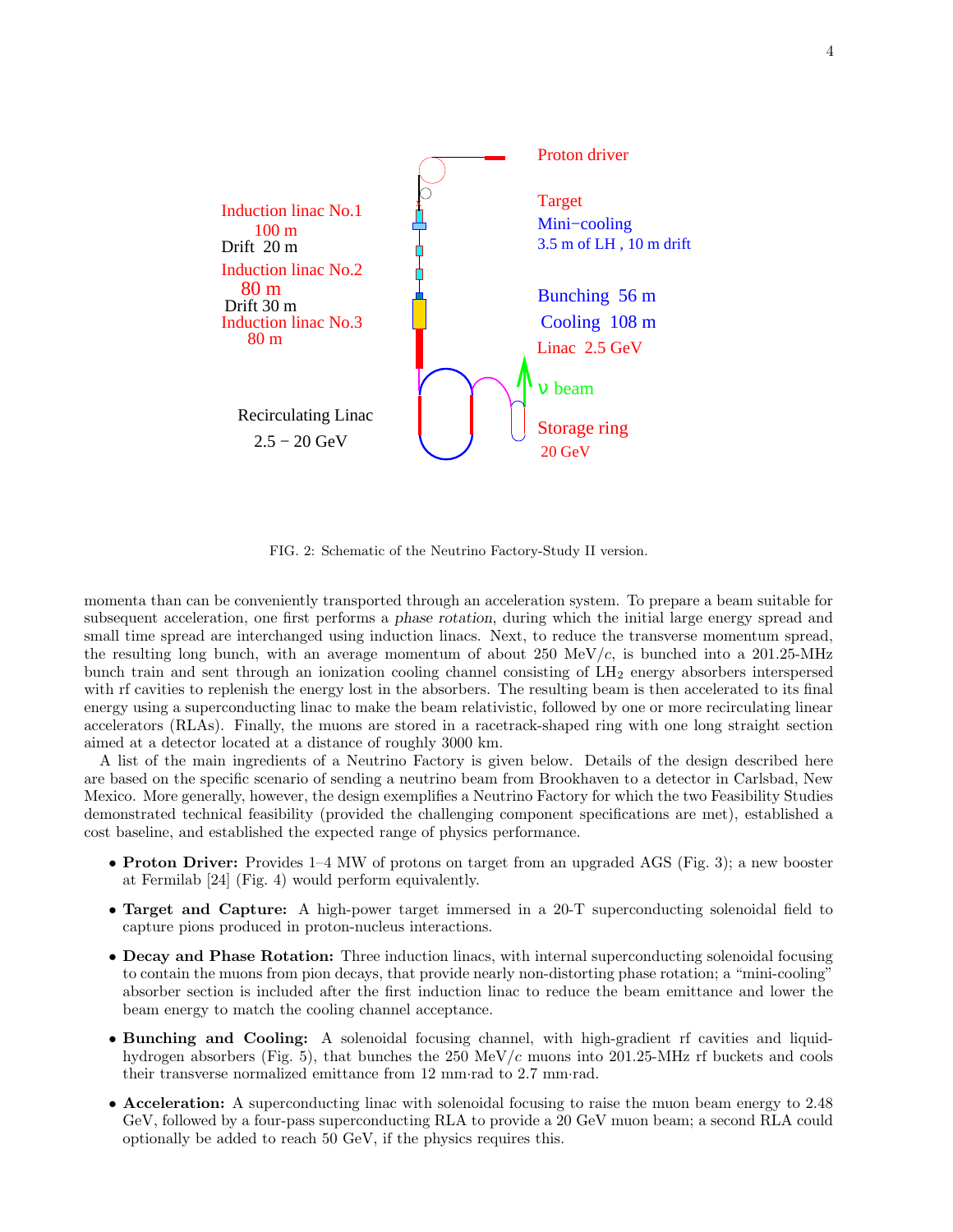![](_page_4_Figure_0.jpeg)

FIG. 3: Schematic of a proton driver at BNL.

![](_page_4_Picture_2.jpeg)

FIG. 4: Fermilab proton driver on the Fermilab site.

• Storage Ring: A compact racetrack-shaped superconducting storage ring in which ≈35% of the stored muons decay toward a detector located about 3000 km from the ring.

## V. DETECTOR

The Neutrino Tactory phas tas long stateme accessor woma have a physics program that is a region continuation of current and near-future neutrino oscillation experiments in the U.S., Japan and Europe. Moreover, The Neutrino Factory plus its long-baseline detector would have a physics program that is a logical contindetector facilities located in experimental areas near the neutrino source would have access to integrated neutrino intensities  $10^4$ – $10^5$  times larger than previously available  $(10^{20}$  neutrinos per year compared with  $10^{15}$ – $10^{16}$ ).

Specifications for the long-baseline Neutrino Factory detector are rather typical for an accelerator-based neutrino experiment. However, because of the need to maintain a high neutrino rate at these long distances ( $\approx$ 3000 km), the detectors considered here are 3–10 times more massive than those in current neutrino experiments.

Several detector options are possible for the far detector:

• A 50 kton steel–scintillator–proportional-drift-tube (PDT) detector. The PDT detector would resemble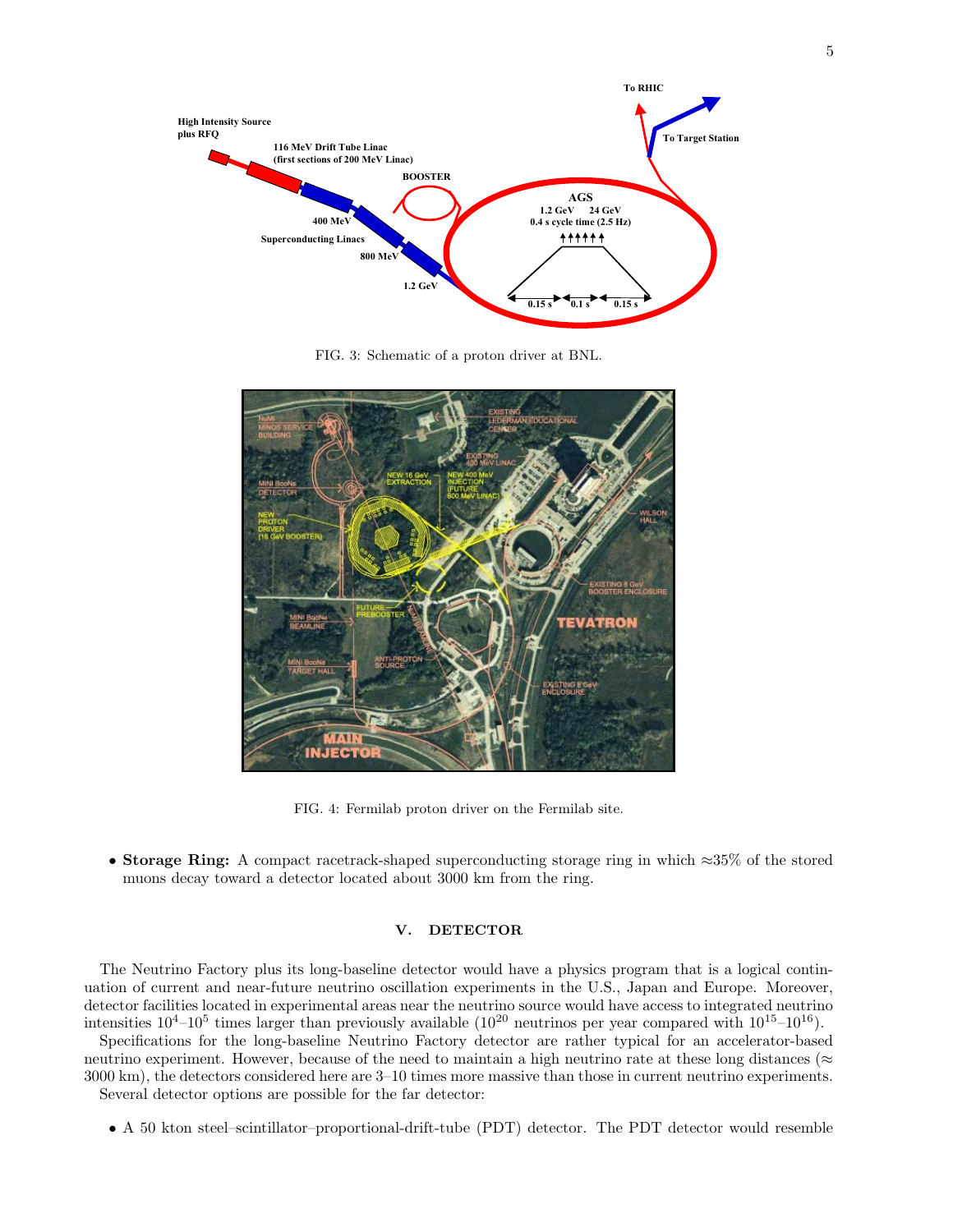MINOS. A detector with dimensions 8 m  $\times$  8 m  $\times$  150 m (Fig. 6) would record up to  $4 \times 10^4$   $\nu_{\mu}$  events per year.

- A large water-Cherenkov detector, similar to SuperKamiokande but with either a magnetized water volume or toroids separating smaller water tanks. This could be the UNO detector [25], currently proposed to study both proton decay and cosmic neutrinos. UNO would be a 650-kton water-Cherenkov detector segmented into a minimum of three tanks. It would have an active fiducial mass of 440 kton and would record up to 3  $\times$   $10^5$   $\nu_{\mu}$  events per year from the Neutrino Factory beam.
- A massive liquid-argon magnetized detector [26] that would attempt to detect proton decay, detect solar and supernova neutrinos, and also serve as a Neutrino Factory detector.

For the near detector, a compact liquid-argon TPC (similar to the ICARUS detector [27]) could be used. It would be cylindrically shaped with a radius of 0.5 m and a length of 1 m, would have an active volume of  $10<sup>3</sup>$  kg, and would provide a neutrino event rate  $O(10 \text{ Hz})$ . The TPC could be combined with a downstream magnetic spectrometer for muon and hadron momentum measurements. At these neutrino intensities, it is even possible to envision an experiment with a relatively thin Pb target  $(1 L_{rad})$ , followed by a standard fixed-target spectrometer containing tracking chambers, time-of-flight and calorimetry, with an event rate  $O(1 \text{ Hz})$ .

## VI. R&D PROGRAM

Successful construction of a muon storage ring to provide a copious source of neutrinos requires many novel approaches to be developed and demonstrated. To construct a high-luminosity Muon Collider is an even greater extrapolation of the present state of accelerator design. Thus, reaching the full facility performance in either case requires an extensive R&D program.

Each of the major systems has significant issues that must be addressed by R&D activities, including a mix of theoretical, simulation, modeling, and experimental studies, as appropriate. Component specifications need to be verified. For example, the cooling channel assumes a normal conducting rf (NCRF) cavity gradient of 17 MV/m at 201.25 MHz, and the acceleration section demands similar performance from superconducting rf (SCRF) cavities at this frequency. In both cases, the requirements are beyond the performance reached to date for cavities in this frequency range. The ability of the induction linac units to coexist with their internal SC solenoids must be verified, and the ability of the target to withstand a proton beam power of up to 4 MW must be tested. Finally, a cooling demonstration experiment must be undertaken to validate the implementation of the cooling channel.

To make progress on the R&D program in a timely way, the required support level is about \$15M per year. At present, the MC is getting only about \$8M per year, so R&D progress is less rapid than it could be.

![](_page_5_Figure_8.jpeg)

FIG. 5: Two typical cells of an ionization cooling channel.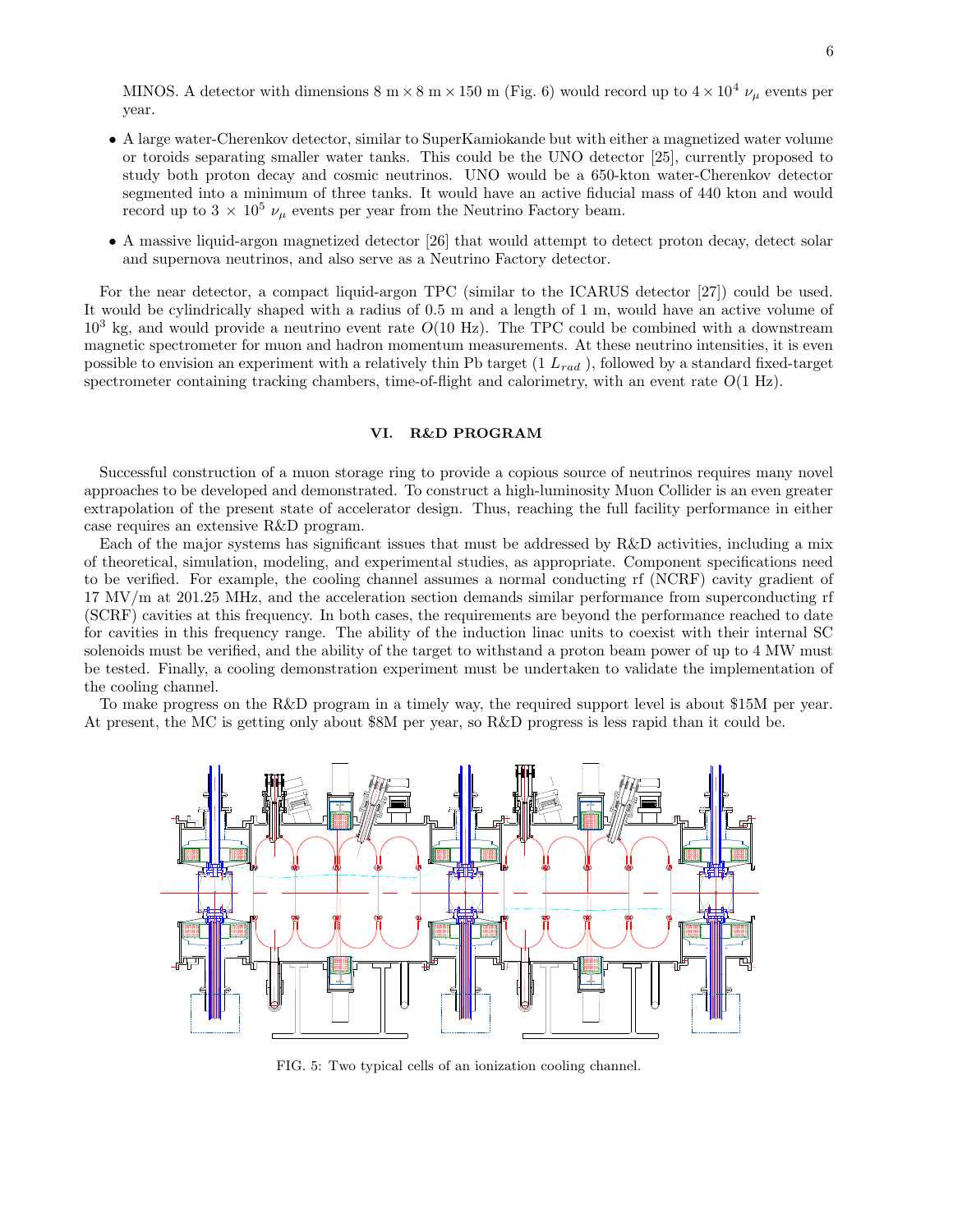### VII. COST ESTIMATE

The Study-II team has specified each system in sufficient detail to obtain a "top-down" cost estimate for it. Clearly this estimate is not the complete and detailed cost estimate that would come from preparing a full Conceptual Design Report (CDR). However, there is considerable experience in designing and building accelerators with similar components, so they had a substantial knowledge base from which costs could be derived. With this caveat, they find that the cost of such a facility is about \$1.9 B in FY01 dollars. This value represents only direct costs, not including EDIA, overhead, contingency allowances or escalation. A breakdown by system is shown in Table I.

It should be noted that the current design has erred on the side of feasibility rather than costs. Thus, they do not yet have a fully cost-optimized design, nor one that has been reviewed from the standpoint of "value engineering." In that sense, there is hope that a detailed design study will reduce the costs compared with what is indicated here.

## VIII. STAGING SCENARIO

If desired by the particle physics community, a fast-track plan leading directly to a Neutrino Factory could be executed. This would be done by beginning now to create the required Proton Driver (see Stage 1 below), using well-understood technology, while working in parallel on the R&D needed to complete a CDR for the Neutrino Factory facility. It is estimated that, with adequate R&D support, one could complete a CDR in 2006 and be ready for construction in 2007. On the other hand, the Neutrino Factory offers the distinct advantage that it can be built in stages. This could satisfy both programmatic and cost constraints by allowing an ongoing physics program while reducing the annual construction funding needs. Depending on the results of our technical studies and the results of ongoing searches for the Higgs boson, it is hoped that the Neutrino Factory is really the penultimate stage, to be followed later by a Muon Collider (e.g., a Higgs Factory). Below we list possible stages for the evolution of a muon beam facility and give an indication of incremental costs. These cost increments represent only machine-related items and do not include detector costs.

Stage 1: \$250–330M (1 MW) or \$330–410M (4 MW)

We envision a Proton Driver and a Target Facility. The Driver could have a 1 MW beam level or be designed from the outset to reach 4 MW. The Target Facility is built initially to accommodate a 4 MW beam. A 1 MW beam would provide about  $1.2 \times 10^{14}$   $\mu$ /s  $(1.2 \times 10^{21}$   $\mu$ /year) and a 4 MW beam about

![](_page_6_Figure_7.jpeg)

FIG. 6: A possible 50-kton steel-scintillator-PDT detector at WIPP.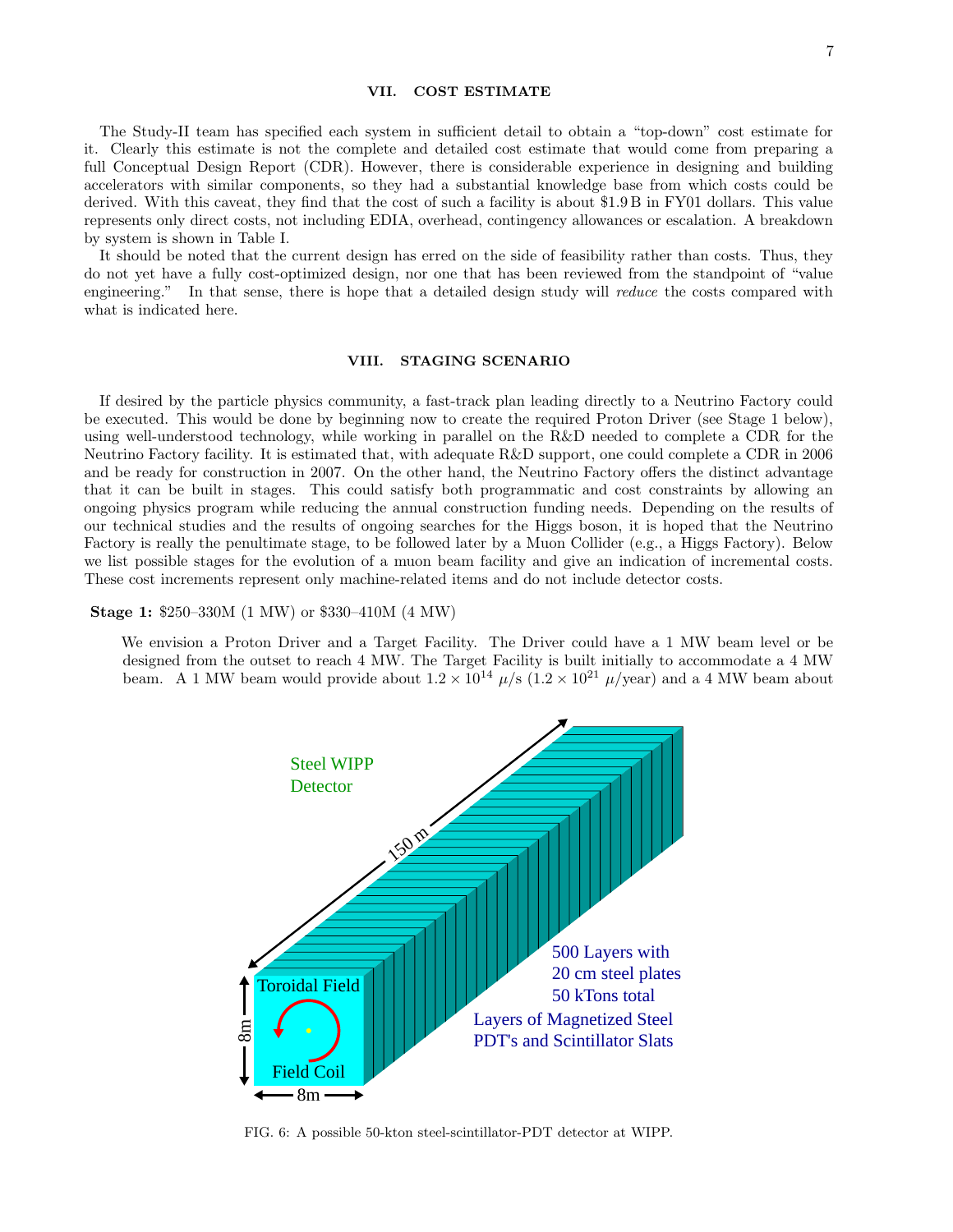| System                 |       | Sum Others <sup><math>a</math></sup> | Total |
|------------------------|-------|--------------------------------------|-------|
|                        | (SM)  | $\mathcal{S}(\mathbb{M})$            | (\$M) |
| Proton Driver          | 168.0 | 16.8                                 | 184.8 |
| Target Systems         | 92.0  | 9.2                                  | 101.2 |
| Decay Channel          | 4.6   | 0.5                                  | 5.1   |
| Induction Linacs 319.0 |       | 31.9                                 | 350.9 |
| Bunching               | 69.0  | 6.9                                  | 75.9  |
| Cooling Channel 317.0  |       | 31.7                                 | 348.7 |
| Pre-accel. linac       | 189.0 | 18.9                                 | 207.9 |
| RLA                    | 355.0 | 35.5                                 | 390.5 |
| Storage Ring           | 107.0 | 10.7                                 | 117.7 |
| Site Utilities         | 127.0 | 12.7                                 | 139.7 |
| Totals                 | 1,747 | 175                                  | 1,922 |

TABLE I: Summary of construction cost totals for Study-II Neutrino Factory. All costs are in FY01 dollars unless otherwise noted.

 $^{\alpha}$ Others is 10% of each system to account for missing items, as was used in Study-I.

 $5 \times 10^{14}$   $\mu$ /s  $(5 \times 10^{21}$   $\mu$ /year) into a solenoid channel. Costs for this stage depend on site-specific choices, e.g., beam energy. This stage could be accomplished within the next 4–5 years if the particle physics community considers it a high priority.

# Stage 2: \$660–840M

We envision a muon beam that has been phase rotated and transversely cooled. This provides a muon beam with a central momentum of about 200 MeV/c, a transverse (normalized) emittance of 2.7 mm-rad and an rms energy spread of about 4.5%. The intensity of the beam would be about  $4 \times 10^{13} \mu/s$  ( $4 \times 10^{20}$ )  $\mu$ /year) at 1 MW, or  $1.7 \times 10^{14}$   $\mu$ /s  $(1.7 \times 10^{21}$   $\mu$ /year) at 4 MW. The *incremental* cost of this option is \$840M, based on taking the cooling channel length adopted in Study-II. If more intensity were needed, and if less cooling could be tolerated, the length of the cooling channel could be reduced. Accepting twice the transverse emittance would reduce the incremental cost by about \$180M. At this stage, physics with intense cold muon beams can start and continue to the stage when the muons are accelerated.

# Stage 3: \$220–250M

We envision using the pre-acceleration Linac to raise the beam energy to roughly 3.1 GeV. The incremental cost of this option is about \$220M. At this juncture, it may be appropriate to consider a small storage ring, comparable to the  $g - 2$  ring at BNL, to be used, perhaps, for the next round of muon  $g - 2$  experiments. No cost estimate has been made for this ring, but it would be expected to cost roughly \$30M.

# Stage 4: \$550M (20 GeV) or \$1250–1350M (50 GeV)

We envision having a complete Neutrino Factory. For a 20 GeV beam energy, the incremental cost of this stage, which includes the RLA and the storage ring, is \$550M. If it were necessary to provide a 50 GeV muon beam for physics reasons, an additional RLA and a larger storage ring would be needed. The incremental cost would then increase by \$700–800M.

## Stage 5

We envision an entry-level Muon Collider to operate as a Higgs Factory. No cost estimate has yet been prepared for this stage, so we mention here only the obvious "cost drivers"—the additional cooling and the additional acceleration. Future work will define the system requirements better and permit a cost estimate of the same type provided for Studies-I and -II.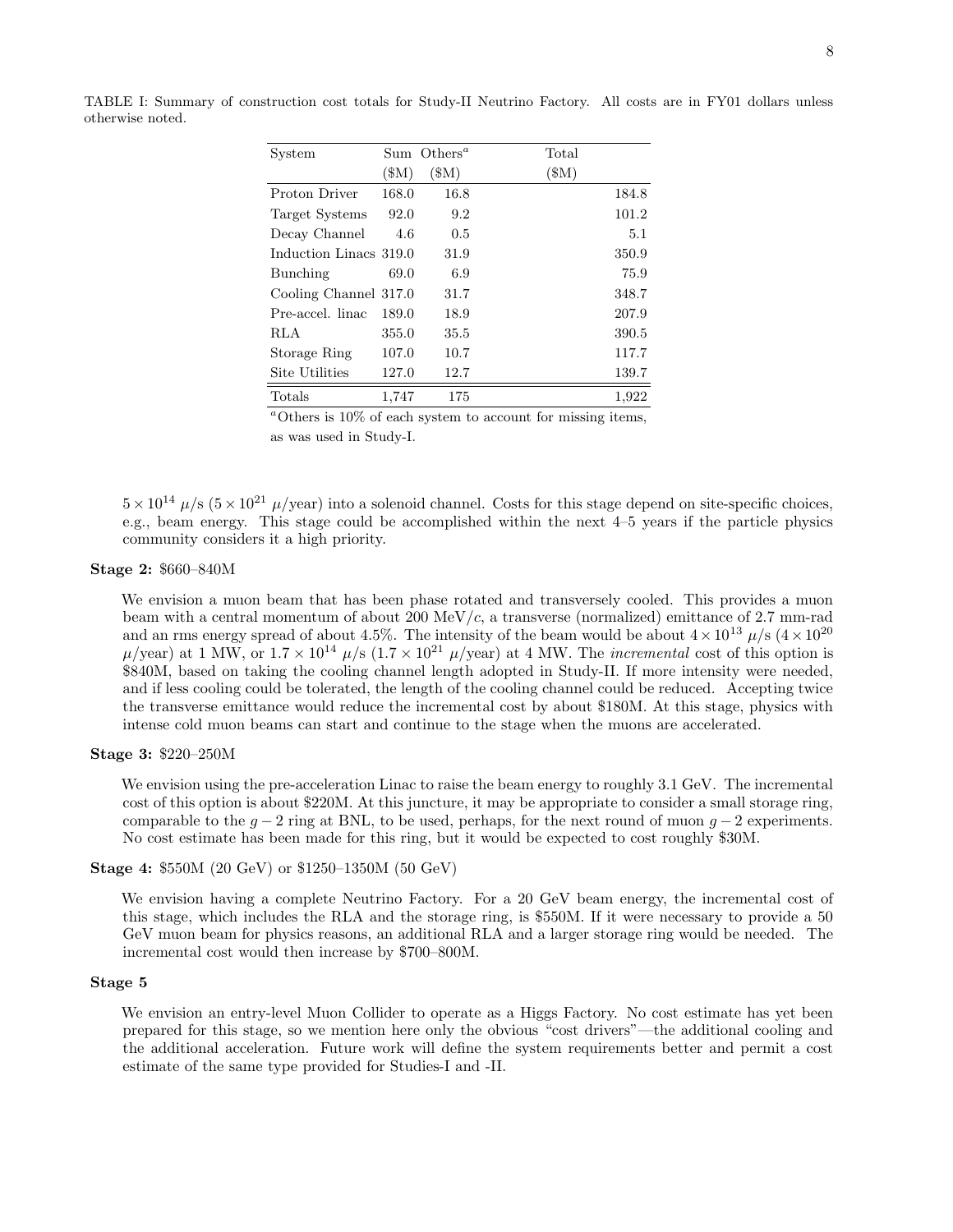![](_page_8_Figure_0.jpeg)

FIG. 7: Schematic of a muon collider.

## IX. SUPERBEAMS

The first stage of a Neutrino Factory is a proton driver that could be immediately used as a source for a neutrino superbeam. Such a beam is of considerable physics interest; its physics case has been carefully explored in Working Group E1. Our group is strongly in favor of building a driver in the U.S., either at Fermilab or at BNL.

# X. MUON COLLIDER

As is clear from the above discussion, a Neutrino Factory facility can be viewed as a first critical step on the path toward an eventual high-energy Muon Collider. Figure 7 shows a schematic of such a muon collider, along with a depiction of the possible physics that can be addressed with each stage of the facility [23]. Such a collider offers the potential of bringing the energy frontier in particle physics within reach of a moderate sized machine. The very fortuitous situation of having an intermediate step along this path that offers a powerful and exciting physics program in its own right presents an ideal opportunity; it is hoped that the particle physics community will have the resources to take advantage of it.

To reach the feasibility study stage, we must find robust technical solutions to longitudinal emittance cooling, issues related to the high bunch charges, techniques for cooling to the required final emittances, and the design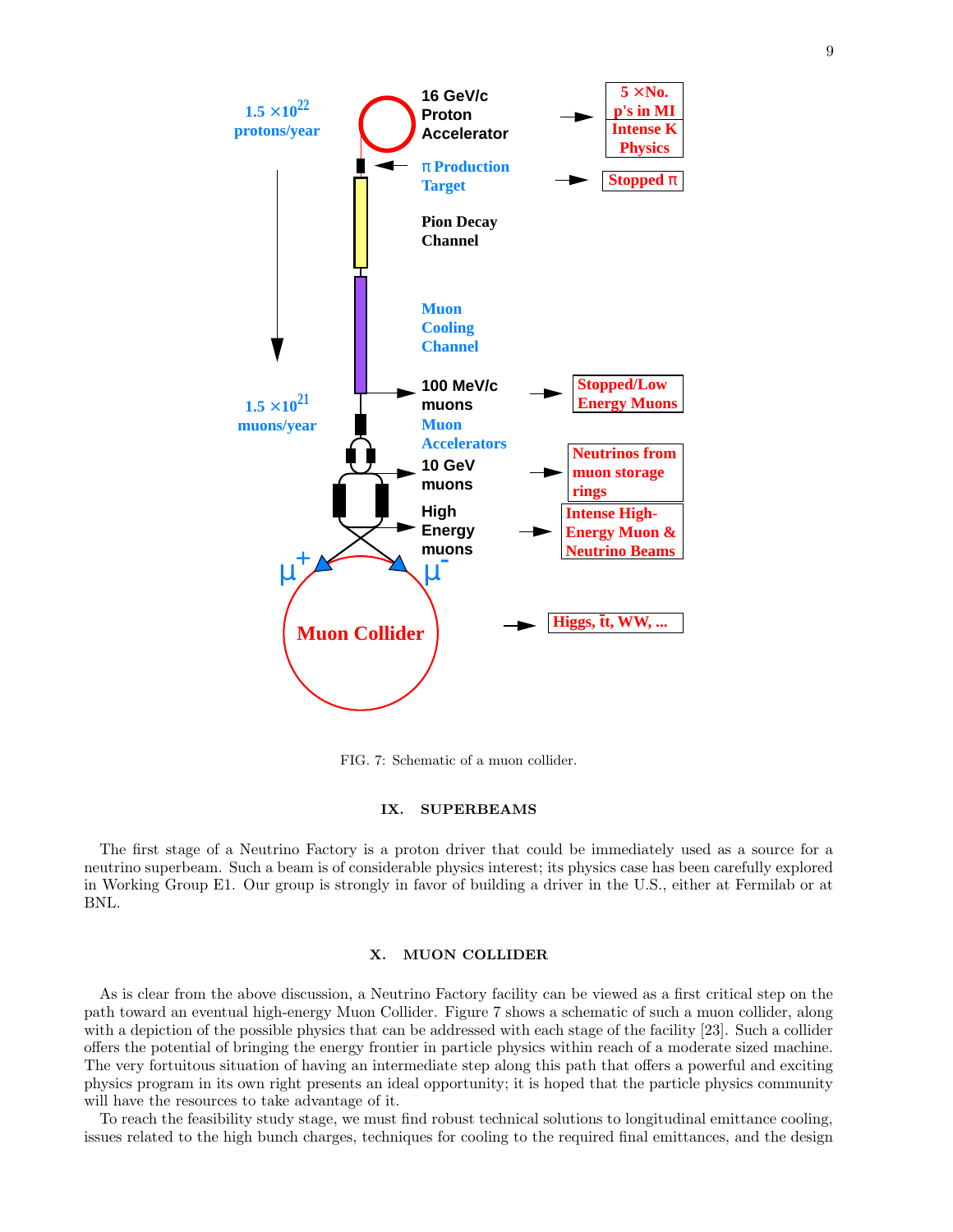of a nearly isochronous and a very low  $\beta^*$  collider ring. We are confident that solutions exist along the lines we have been investigating. The MC is eager to advance to the stage of building a Muon Collider on the earliest possible time scale. However, for that to happen there is an urgent need to increase support for muon R&D so that the MC can address the vital issues. Unless and until we obtain such support, it is hard to predict how long it will take to solve the longitudinal emittance cooling and other collider-specific problems.

## XI. INTERNATIONAL ACTIVITIES

Work on Neutrino Factory R&D is being carried out both in Europe and in Japan. Communication between these groups and the MC is good. In addition to having members of the MC Executive Board from these regions, there are annual NUFACT workshops held to disseminate information. These meetings, which rotate through the three regions, have been held in Lyon (1999), in Monterey (2000), and in Tsukuba (2001); the next meeting will be held in London, followed the next year with one in the U.S.

Activities in Europe are centered at CERN but involve many European universities and labs. Their concept for a Neutrino Factory is analogous to that of the MC, but the implementation details differ. The European Proton Driver is based on a 2.2-GeV superconducting proton linac that makes use of the LEP rf cavity infrastructure. Phase rotation and cooling are based on rf cavities operating at 44 and 88 MHz, along with appropriate LH<sub>2</sub> absorbers. R&D on the rf cavities is in progress. CERN has mounted the HARP experiment to measure particle yields in the energy regime of interest to them (about 2 GeV). The CERN group is participating actively in the E951 Targetry experiment at BNL, and has provided some of the mercury-jet apparatus that was tested successfully. European groups are also heavily involved in the MUSCAT experiment at TRIUMF, where they play a lead role.

Activities in Japan have concentrated on the development of Fixed-Field Alternating Gradient (FFAG) accelerators. These have very large transverse and longitudinal acceptance, and thus have the potential of giving a Neutrino Factory that does not require cooling. They are pursuing this scheme. A proof-of-principle FFAG giving 500-keV protons has already been built and tested, and plans exist for a 150 MeV version. A 50-GeV 1-MW Proton Driver is approved for construction in Japan, with a six-year schedule. A collaboration with the MC on LH<sup>2</sup> absorber design is under way, using U.S.-Japan funds.

On a global note, the three regions are in the process of developing a joint proposal for an international Cooling Demonstration Experiment that could begin in 2004. A Steering Committee has been set up for this purpose, with representatives from all three regions (see section A).

#### XII. ACTIVITIES

Primarily, the M1 Group had joint meetings with other groups as can be seen from the Agenda in Section B. Also in this Section is the charge to the M1 Group and a list of participants in the M1 Group.

The purpose of the many joint meetings was to reach out to physicists not presently involved in muon activities. From the Technical Groups we profited from the many experts on particular technologies. Hopefully, we also interested them in working on some of our problems. In our interaction with experimental physicists, the E Groups (in particular the E1 group), we primarily worked on the staging concept. Here the interaction was intense as we supplied them with beam parameter lists, and they suggested to us some modifications that would be advantageous. An example is the linac energy, which we have had at 2.87 GeV: a change to 3.1 GeV would be advantageous for  $g - 2$  work.

Turning to the *Charge*, we believe that essentially all of the points raised have been discussed in other Sections of this document. However, to summarize:

- The accelerator aspects of a Neutrino Factory and a Muon Collider have been delineated. A Muon Collider requires all of the elements needed for a Factory (Driver, target, decay and capture section, longitudinal manipulation of particles and transverse cooling of particles, and acceleration). The racetrack-shaped storage ring from the neutrino factory will be replaced by a circular collider ring for the collider. In addition, the Collider requires very much more cooling and emittance exchange, and a collider ring that is nearly isochronous. Also there are space-charge effects associated with the intense bunches needed for a Collider. The major issue, beyond those encountered in a Factory, is longitudinal cooling (emittance exchange).
- The Factory is an important step towards a Collider. The various aspects of a Factory (as described above), aside from the storage ring, would all have to be achieved experimentally prior to initiating a Collider.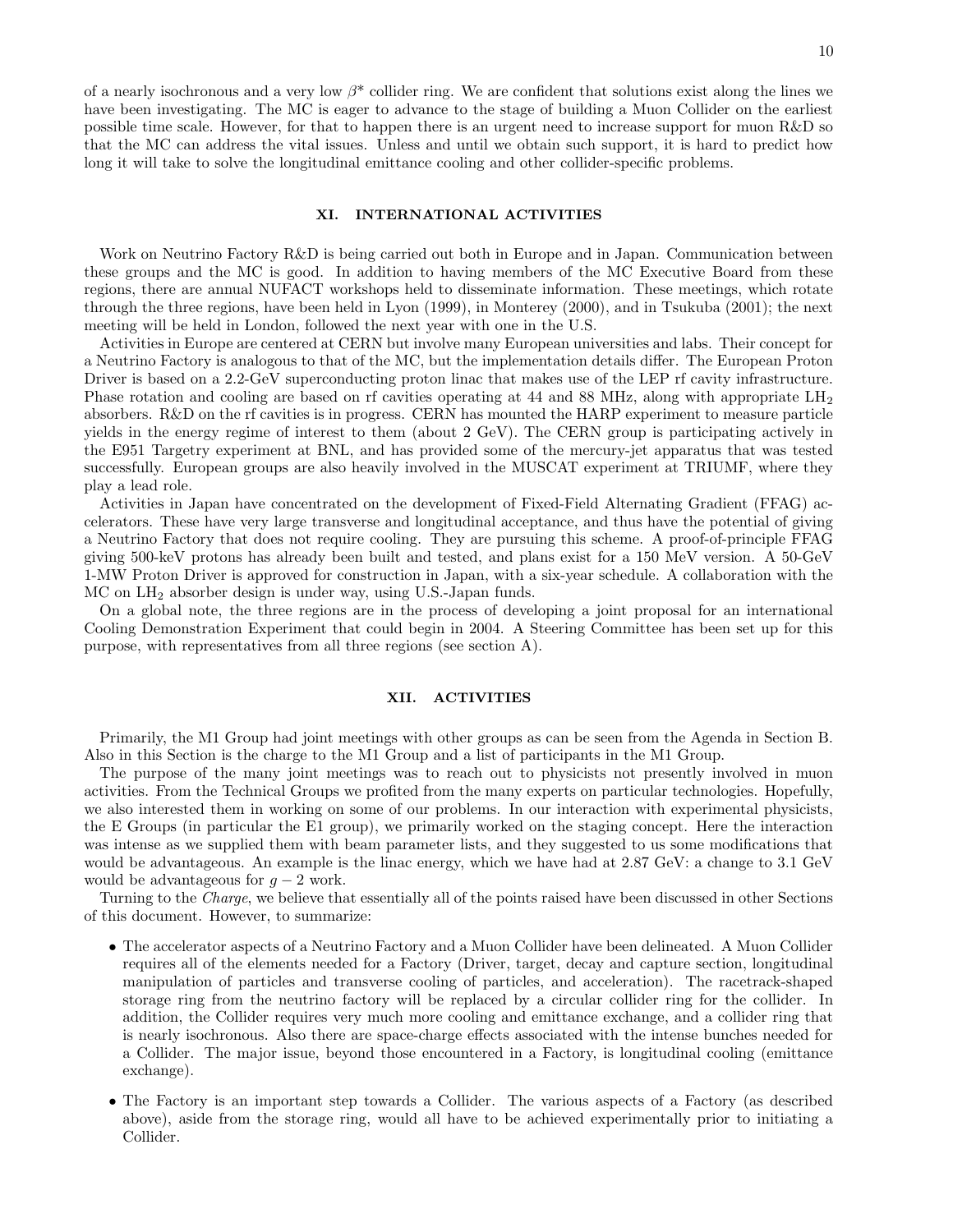11

- The required R&D is described in Section VI, and described in much more detail by the MC. Realizing that program will require around \$15M per year in funding.
- Various international activities are described in Section 11. It should be noted that the Japanese have already initiated construction of a proton driver. They will have a superbeam (at the 1 MW level) by 2007.
- Cooling experiments are needed. MUSCAT, a scattering experiment, and HARP, a production experiment, have been initiated by our European colleagues (but we are involved also). In addition, there is a production experiment proposed (FNAL-P907) in the Meson laboratory at Fermiab which will measure particle spectra with nearly complete acceptance and particle identification over the energy range 5 GeV/c to 120 GeV/c for various beam species that is also of interest to us[28]. Tests of components are under way at Fermilab; a string test (3 sections of the cooling channel) is the long-term goal. In addition, an international cooling demonstration experiment is being explored as described in Appendix A (Section A).
- It is premature, in our judgment, to make comparisons of a Muon Collider and a Linear Collider either in performance or a required R&D program.

## XIII. CONCLUSIONS

In summary, the working group has assessed the present knowledge and ability to create, manipulate, and accelerate muon beams. Their R&D program will position the HEP community such that, when it requires a Neutrino Factory or a Muon Collider, we shall be in a position to provide it. A staged plan for the deployment of a Neutrino Factory has been developed that provides an active neutrino and muon physics program at each stage. The requisite R&D program, diversified over laboratories and universities and having international participation, is currently supported at the \$8M level, but requires of the order of \$15M per year to make progress in a timely way.

# APPENDIX A: AN INTERNATIONAL AGREEMENT

## 1. Towards an International Muon Cooling Experimental Demonstration

Alain Blondel, Rob Edgecock, Steve Geer, Helmut Haseroth, Yoshi Kuno Dan Kaplan, Michael Zisman June 15, 2001

## a. Motivation

Ionization cooling of minimum ionizing muons is an important ingredient in the performance of a neutrino factory. However, it has not been demonstrated experimentally. We seek to achieve an experimental demonstration of cooling in a muon beam. In order to achieve this goal, we propose to continue to explore, for the next six months or so, at least two versions of an experiment based on existing cooling channel designs. If such an experiment is feasible, we shall then select, on the basis of effectiveness, simplicity, availability of components and overall cost, a design for the proposed experiment.

On the basis of this conceptual design, we will then develop detailed engineering drawings, a schedule and a cost estimate. The costs and responsibilities will be broken down by function (e.g. magnets, RF, absorbers, diagnostics, etc.) and also by laboratory and region. A technical proposal will be developed by Spring 2002, and will be used as the basis for detailed discussions with laboratory directors and funding agencies.

The aim of the proposed cooling experimental demonstration is

• to show that we can design, engineer and build a section of cooling channel capable of giving the desired performance for a neutrino factory;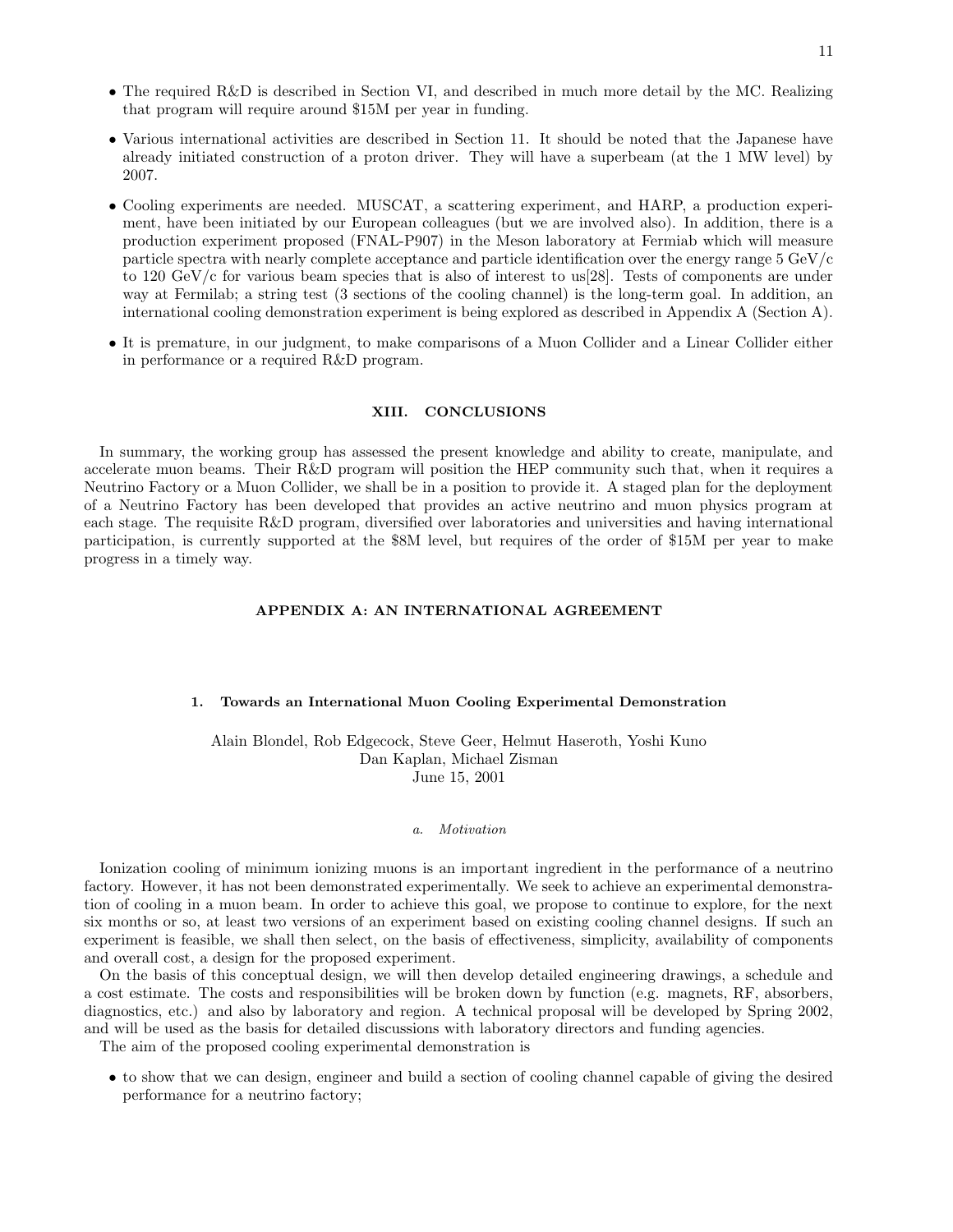• to place it in a beam and measure its performance, i.e. experimentally validate our ability to simulate precisely the passage of muons confined within a periodic lattice as they pass through liquid hydrogen absorbers and RF cavities.

The experience gained from this experimental demonstration will provide input to the final design of a real cooling channel.

The signatories to this document volunteer to organize this international effort. It is expected that the membership of this group, referred to in this document as the Muon Cooling Demonstration Experiment Steering Committee (MCDESC) will evolve with time. It is proposed that the Chair of this group should be Alain Blondel for the first year.

## b. Organization

- The overall organization and coordination of the activity shall be the responsibility of the MCDESC.
- The MCDESC shall assemble members of a technical team to develop the proposal. The members of this technical team should represent at least two geographical regions in each of the following aspects
- 1. Concept Development and Simulation
- 2. Absorbers
- 3. RF Cavities and Power Supplies
- 4. Magnets
- 5. Diagnostics
- 6. Beamlines
- It is expected that the MCDESC will work mainly by telephone conference and e-mail, but should meet, typically, twice each year, preferably in association with other scheduled meetings. These meetings should rotate around the regions. The technical team should organize its activities as appropriate.

#### c. Schedule

The goal is to carry out a first experiment in 2004, in the expectation that this could develop into more sophisticated tests, including possibly the demonstration of longitudinal cooling. In order to achieve this ambitious schedule, it will be necessary to make proposals to laboratory directors and funding agencies in 2002. Therefore,

- 1. A short document (of order ten pages) making key technology choices (including the choice of version of the experiment and location) should be presented by Dec 15th 2001.
- 2. This conceptual design should be developed into a full technical proposal by June 2002. This technical proposal would need engineering drawings, schedules and costs, and distribution of responsibilities. This would include the cost breakdown by component (RF, magnet, absorber, diagnostics, beam) and by country and/or laboratory.

It is the responsibility of the technical team to provide the technical evaluations of the alternative approaches, in order for the MCDESC to be able to make the required technology choices in the Fall of 2001.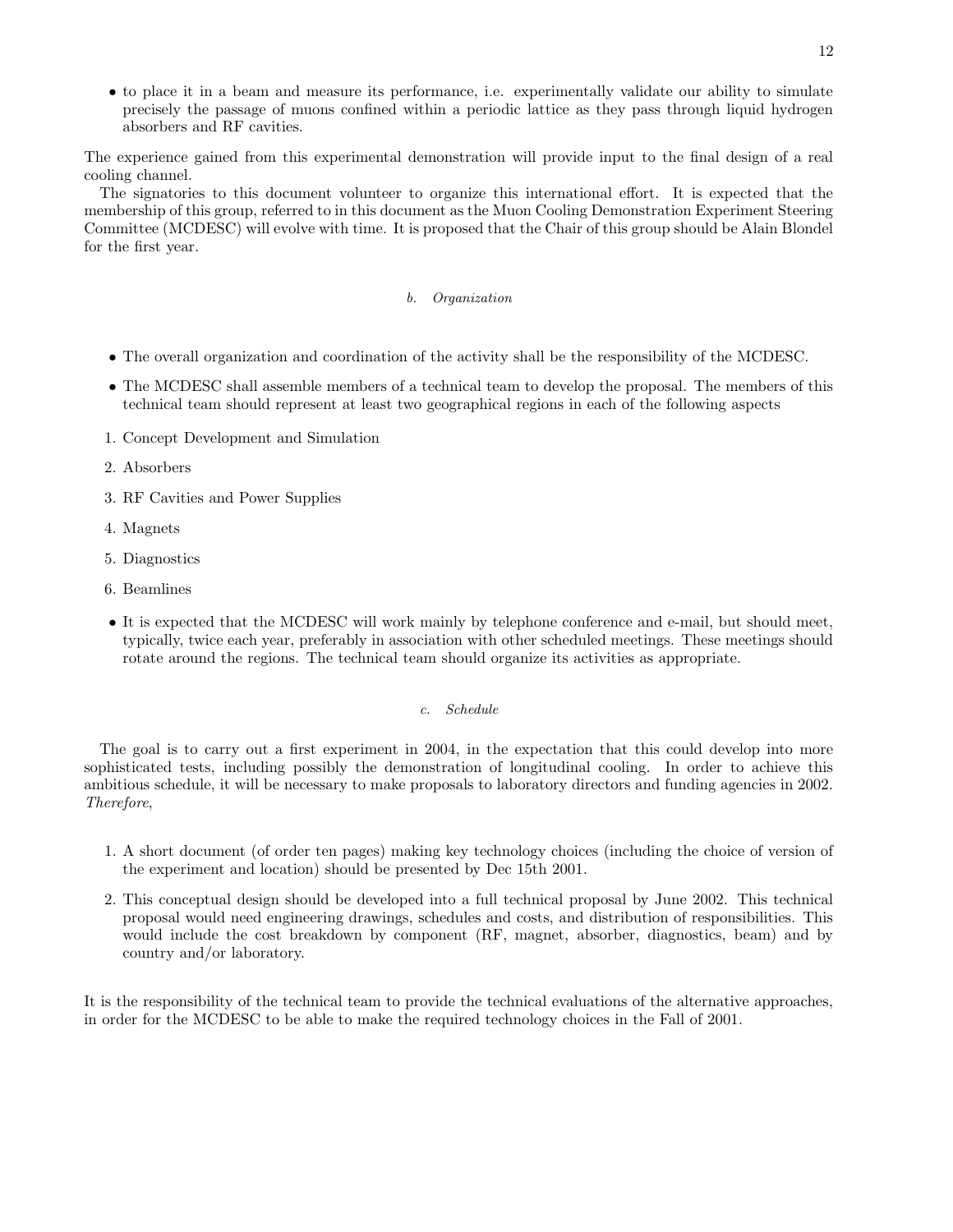## APPENDIX B: CHARGE, AGENDA AND PARTICIPANTS OF WORKING GROUP M1

#### 1. Charge

Intense muon sources have been discussed as a starting point for very high energy colliders and even more in recent years as a source of very intense and well-collimated neutrino beams. This working group should identify, but clearly distinguish, the main accelerator physics aspects of both the Muon Collider and the Neutrino Source. Even more, it is crucial to understand for the high energy physics community, how much a neutrino Source represents a first step to a muon collider and what are the additional burdens. Given the variety of technologies that require R&D makes it necessary to have the group present a risk assessment of the various subcomponents, their R&D goals and the time scale on which the R&D could be realized. The more recent refocus of the collaboration towards Neutrino Sources should reflect in the main topics of the discussion. The different approaches: CERN, KEK-JAERI, and the Muon Collaboration (including the Fermilab and Brookhaven locations) should be compared in performance, risk and (if possible) schedule. A discussion on whether a Muon Cooling experiment is necessary and/or viable is absolutely required and should be presented by the group. For the Muon colliders, the technical performance, especially for a low energy (Higgs collider) machine should be addressed. Technical performance (power consumption, risk assessment, luminosity, etc.) should be compared to linear colliders in the same energy range. Input here will be required from the High Energy physicists to define the measure of performance for these two concepts (MC, LC). For the long-term R&D the advantages compared to electron-positron accelerators should be worked out and quantified as much as possible.

### 2. Agenda

The M1 working group covered several topics, including

- Overviews of neutrino factory machine issues and physics (E1)
- Higgs factories (E1)
- Intense muon sources from intense proton beams (E1, E5, M6)
- Targetry  $(T4)$
- Staging scenarios (E1)
- Cooling dynamics (T5)
- Codes for cooling simulations (T7)
- Muon beam diagnostics (T9)
- FFAG rings (T5)
- Cooling experiments
- Magnets (T2)
- RF structures (T3)
- High energy muon colliders (multi-TeV)
- Muon colliders based on linear colliders (M3)

Many of our sessions were joinly convened with another of the working groups; groups that we met with are indicated in parentheses after the topic.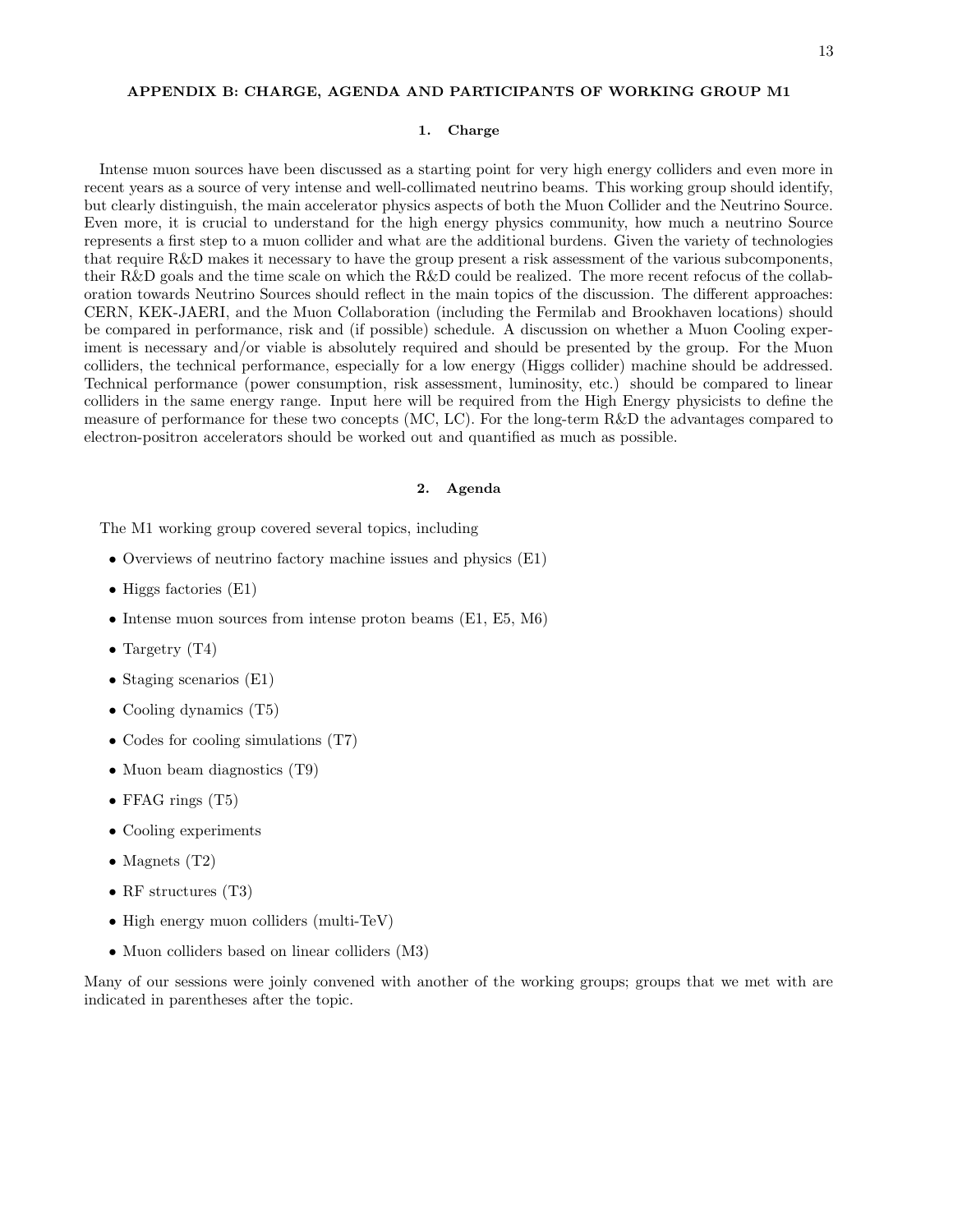TABLE II: Participants in the M1 working group.

| M. Aoki              | IPNS/KEK               | K. Hoffman                | U. Chicago               | B. Parker           | <b>BNL</b>         |
|----------------------|------------------------|---------------------------|--------------------------|---------------------|--------------------|
| V. Balbelkov         | <b>FNAL</b>            | A. Jackson                | <b>LBNL</b>              | Z. Parsa            | <b>BNL</b>         |
| W. Barletta          | <b>LBNL</b>            | C. Johnstone              | <b>FNAL</b>              | G. Penn             | <b>UC</b> Berkeley |
| J.S. Berg            | $\operatorname{BNL}$   | C.-K. Jung                | SUNY Stony Brook B. Pope |                     | ${\rm MSU}$        |
| M. Berger            | Indiana U.             | S. Kahn                   | <b>BNL</b>               | R. Raja             | <b>FNAL</b>        |
| M. Berz              | MSU                    | Y. Kamyshkov U. Tennessee |                          | P. Reimer           | ANL                |
| A. Blondel           | U. Geneve              | D. Kaplan                 | $\prod$                  | T. Roser            | <b>BNL</b>         |
| A. Bogacz            | <b>TJNAL</b>           | E. Keil                   | <b>CERN</b>              | R. Ryne             | ${\rm LBNL}$       |
| E. Buckley-Geer FNAL |                        | B. King                   | <b>BNL</b>               | R. Samulyak         | BNL                |
| M. Campanelli        | ETH/IFT                | H. Kirk                   | <b>BNL</b>               | J. Sato             | <b>KEK</b>         |
| D.B. Cline           | <b>UCLA</b>            | E. Kinney                 | U. Colorado              | P. Schwandt         | Indiana U.         |
| L. Coney             | Columbia U.            | Y. Kuno                   | Osaka U.                 | A. Sessler          | <b>LBNL</b>        |
| F. DeJongh           | <b>FNAL</b>            | D. Krop                   | Indiana U.               | M. Shaevitz         | <b>FNAL</b>        |
| M. Diwan             | <b>BNL</b>             | J. Learned                | U. Hawaii                | M. Sharp            | Columbia U.        |
| V. Elvira            | <b>FNAL</b>            | P. Lebrun                 | <b>FNAL</b>              | N. Simos            | <b>BNL</b>         |
| R. Fernow            | <b>BNL</b>             | Z. Li                     | <b>BNL</b>               | M. Sokoloff         | U. Cincinnati      |
| D. Finley            | <b>FNAL</b>            | S. Lidia                  | <b>LBNL</b>              | P. Spentzouris FNAL |                    |
| B. Fleming           | Columbia U. S. Machida |                           | <b>KEK</b>               | I. Stumer           | BNL                |
| J. Formaggio         | Columbia U. K. Makino  |                           | U. Illinois              | D. Summers          | U. Miss.           |
| Y. Fukui             | <b>UCLA</b>            | W. Marciano               | <b>BNL</b>               | K. Takayama         | <b>KEK</b>         |
| J.Gallardo           | <b>BNL</b>             | S. Martin                 | Juelich                  | V. Telnov           | Budker INP         |
| A. Garren            | <b>UCLA</b>            | K. McDonald               | Princeton U.             | P. Tenenbaum SLAC   |                    |
| S. Geer              | <b>FNAL</b>            | K. McFarland U. Rochester |                          | M. Tigner           | Cornell U.         |
| M. Goodman           | <b>ANL</b>             | P. McIntrye               | Texas A&M                | A. Tollestrup       | <b>FNAL</b>        |
| A. Green             | Iowa SU                | E. McKigney               | Imperial C.              | Y. Torun            | <b>IIT</b>         |
| J. Gunion            | $\rm UC$ Davis         | F. Mills                  | <b>FNAL</b>              | C.-X. Wang          | ANL                |
| J. Griffin           | <b>FNAL</b>            | N. Mokhov                 | <b>FNAL</b>              | H. Weerts           | MSU                |
| R. Gupta             | <b>BNL</b>             | J. Monroe                 | Columbia U.              | R. Weggel           | <b>BNL</b>         |
| J. Hansen            | <b>CERN</b>            | Y. Mori                   | <b>KEK</b>               | M. Witherell        | <b>FNAL</b>        |
| G. Hanson            | Indiana U.             | P. Murray                 | UC Davis                 | S. Wojcicki         | Stanford U.        |
| D. Harris            | <b>FNAL</b>            | D. Neuffer                | <b>FNAL</b>              | J. Wurtele          | <b>LBNL</b>        |
| H. Haseroth          | <b>CERN</b>            | J. Norem                  | <b>ANL</b>               | K. Yoshimura KEK    |                    |
| M. Hebert            | UC Irvine              | M. Oreglia                | U. Chicago               | J. Yu               | <b>FNAL</b>        |
| S. Henderson         | Cornell U.             | R. Palmer                 | $\operatorname{BNL}$     | M. Zisman           | <b>LBNL</b>        |

#### 3. Participants

Table II gives the participants in the M1 working group along with their institutions. This was compiled from the list of those who indicated in their registration that they would be participating in the M1 working group, plus those who were known to have participated in the working group.

- [1] Measurement of the rate  $\nu_e + d \rightarrow p + P + e^-$  interactions by 8B neutrinos at the Sudbury Neutrino Observatory, the SNO collaboration, submitted to Phys. Rev. Lett., nucl-ex/0106015.
- [2] Super-Kamiokande Collaboration, Y. Fukuda et al., Phys. Lett. B433, 9 (1998); Phys. Lett. B436, 33 (1998); Phys. Rev. Lett. 81, 1562 (1998); Phys. Rev. Lett. 82, 2644 (1999).

<sup>[3]</sup> The MC collaboration Website is at http://www.cap.bnl.gov/mumu/.

<sup>[4]</sup> G.I. Budker, in Proceedings of the 7th International Conf. on High Energy Accelerators, Yerevan, 1969, p.33; extract in Physics Potential and Development of  $\mu^+\mu^-$  Colliderss: Second Workshop, Ed. D. Cline, AIP Conf. Proc. 352 (AIP, New York, 1996), p.4.

<sup>[5]</sup> A.N Skrinsky, Proceedings of the International Seminar on Prospects of High-Energy Physics, Morges, 1971 (un-